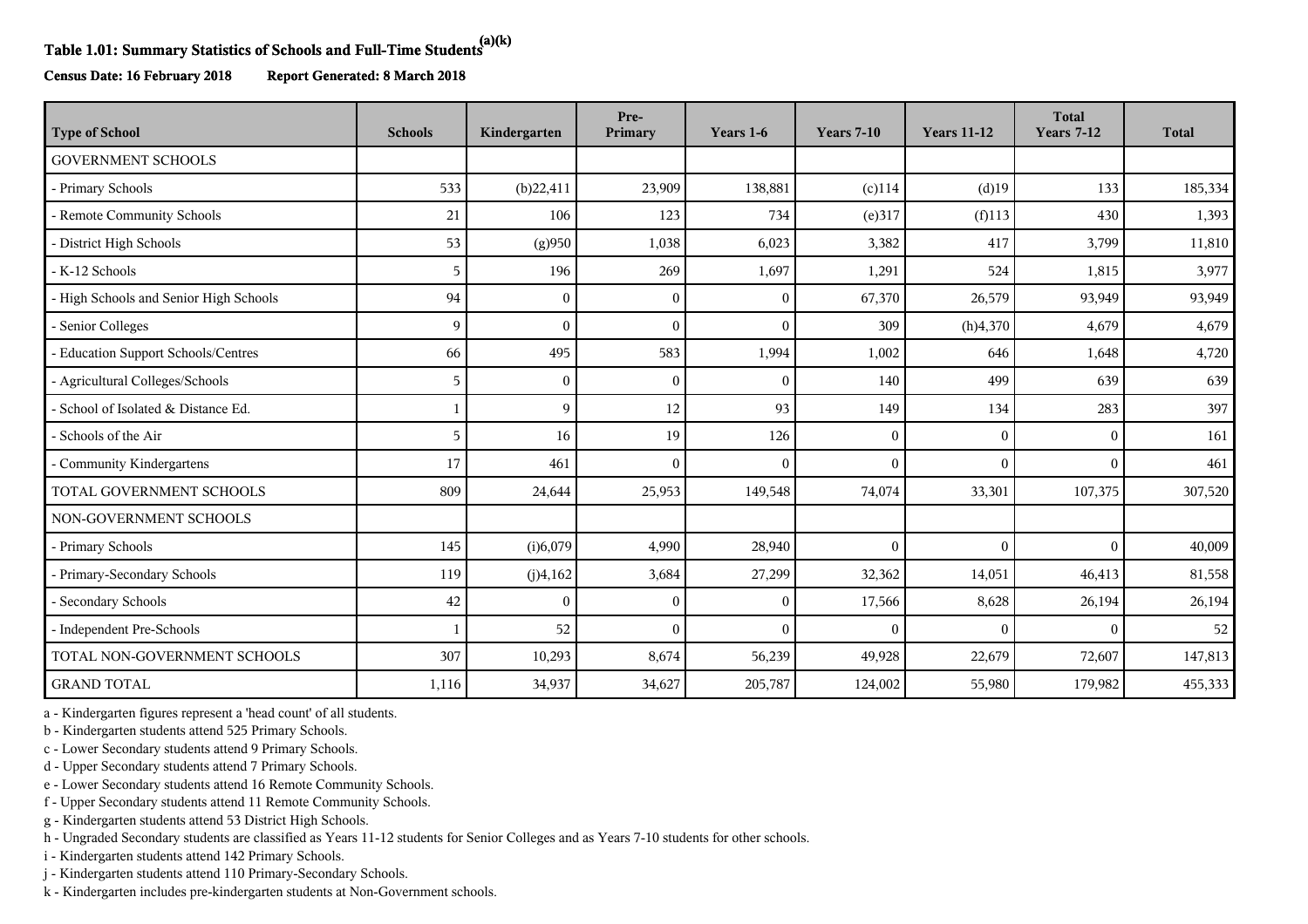## **Table 1.01: Summary Statistics of Metropolitan Schools and Full-Time Students(a)(k)**

**Census Date: 16 February 2018 Report Generated: 8 March 2018**

| <b>Type of School</b>                  | <b>Schools</b> | Kindergarten | Pre-<br>Primary | Years 1-6    | <b>Years 7-10</b> | <b>Years 11-12</b> | <b>Total</b><br><b>Years 7-12</b> | <b>Total</b> |
|----------------------------------------|----------------|--------------|-----------------|--------------|-------------------|--------------------|-----------------------------------|--------------|
| <b>GOVERNMENT SCHOOLS</b>              |                |              |                 |              |                   |                    |                                   |              |
| - Primary Schools                      | 351            | $(b)$ 18,033 | 19,260          | 110,910      | (c)0              | (d)0               | $\mathbf{0}$                      | 148,203      |
| - District High Schools                | 2              | (g)108       | 123             | 688          | 611               | $\theta$           | 611                               | 1,530        |
| - K-12 Schools                         |                | 35           | 78              | 476          | 341               | 160                | 501                               | 1,090        |
| - High Schools and Senior High Schools | 67             | $\mathbf{0}$ | $\Omega$        | $\mathbf{0}$ | 53,513            | 21,838             | 75,351                            | 75,351       |
| - Senior Colleges                      | 6              | $\theta$     | $\theta$        | $\theta$     | $\Omega$          | (h)2,833           | 2,833                             | 2,833        |
| - Education Support Schools/Centres    | 53             | 478          | 567             | 1,814        | 829               | 544                | 1,373                             | 4,232        |
| - School of Isolated & Distance Ed.    |                | 9            | 12              | 93           | 149               | 134                | 283                               | 397          |
| Community Kindergartens                | 14             | 328          | $\Omega$        | $\mathbf{0}$ | $\Omega$          | $\mathbf{0}$       | $\theta$                          | 328          |
| TOTAL GOVERNMENT SCHOOLS               | 495            | 18,991       | 20,040          | 113,981      | 55,443            | 25,509             | 80,952                            | 233,964      |
| NON-GOVERNMENT SCHOOLS                 |                |              |                 |              |                   |                    |                                   |              |
| - Primary Schools                      | 98             | (i)4,931     | 4,045           | 23,125       | $\Omega$          | $\mathbf{0}$       | $\Omega$                          | 32,101       |
| - Primary-Secondary Schools            | 81             | (j)3,416     | 3,009           | 22,518       | 28,162            | 12,704             | 40,866                            | 69,809       |
| - Secondary Schools                    | 32             | $\Omega$     | $\Omega$        | $\theta$     | 14,436            | 7,456              | 21,892                            | 21,892       |
| - Independent Pre-Schools              |                | 52           | $\theta$        | $\theta$     | $\Omega$          | $\Omega$           | $\Omega$                          | 52           |
| TOTAL NON-GOVERNMENT SCHOOLS           | 212            | 8,399        | 7,054           | 45,643       | 42,598            | 20,160             | 62,758                            | 123,854      |
| <b>GRAND TOTAL</b>                     | 707            | 27,390       | 27,094          | 159,624      | 98,041            | 45,669             | 143,710                           | 357,818      |

a - Kindergarten figures represent a 'head count' of all students.

b - Kindergarten students attend 348 Primary Schools.

c - Lower Secondary students attend 0 Primary Schools.

d - Upper Secondary students attend 0 Primary Schools.

e - Lower Secondary students attend 0 Remote Community Schools.

f - Upper Secondary students attend 0 Remote Community Schools.

g - Kindergarten students attend 2 District High Schools.

h - Ungraded Secondary students are classified as Years 11-12 students for Senior Colleges and as Years 7-10 students for other schools.

i - Kindergarten students attend 97 Primary Schools.

j - Kindergarten students attend 74 Primary-Secondary Schools.

k - Kindergarten includes pre-kindergarten students at Non-Government schools.